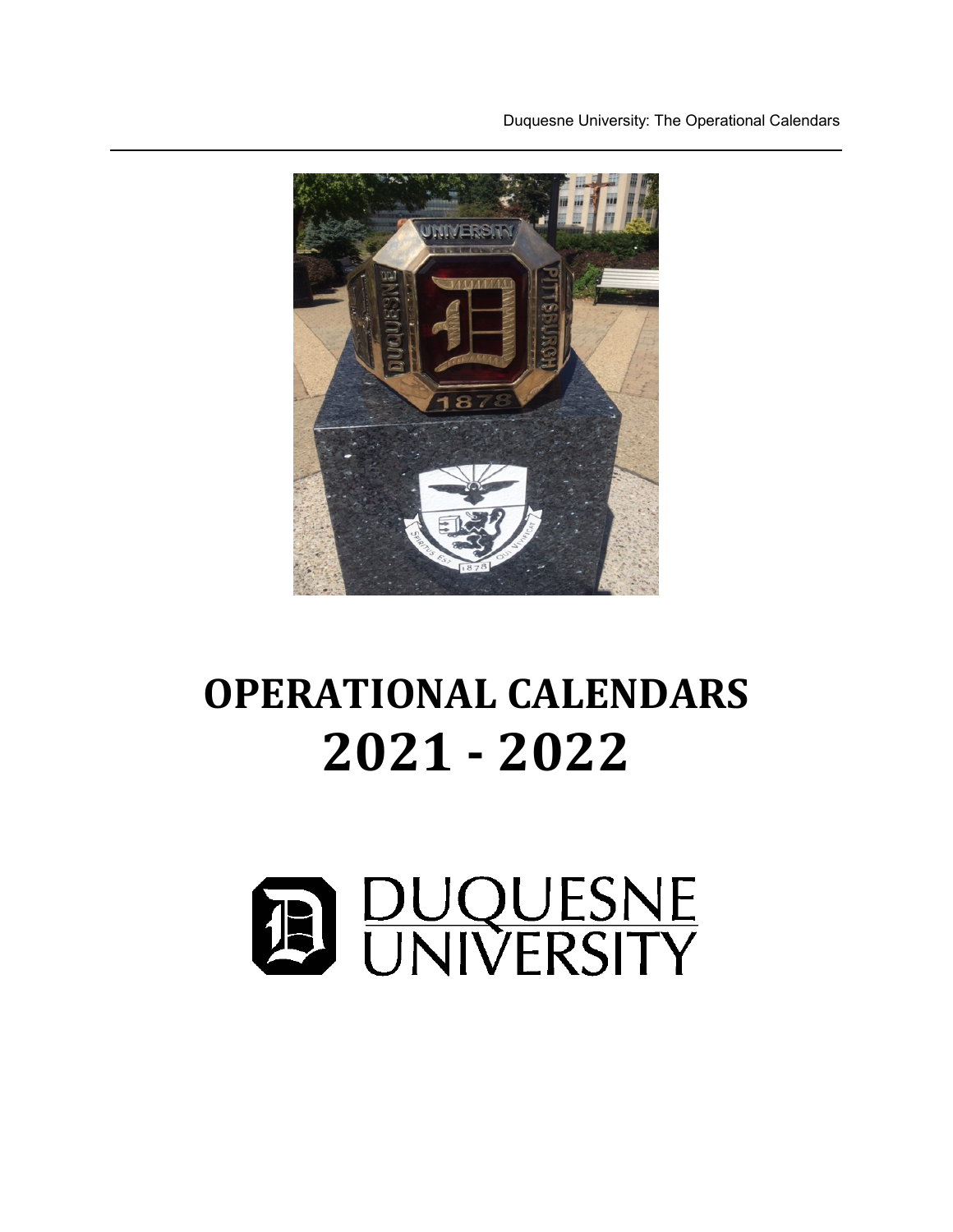## **TABLE OF CONTENTS**

|--|--|

Calendars for the following Academic semesters may be found at the link below:

Fall 2021 Spring 2022 Summer 2022 Fall 2022 Spring 2023 Summer 2023 Fall 2023 Spring 2024 Summer 2024 Fall 2024 Spring 2025 Summer 2025 Fall 2025

**http://www.duq.edu/academics/academic-calendar**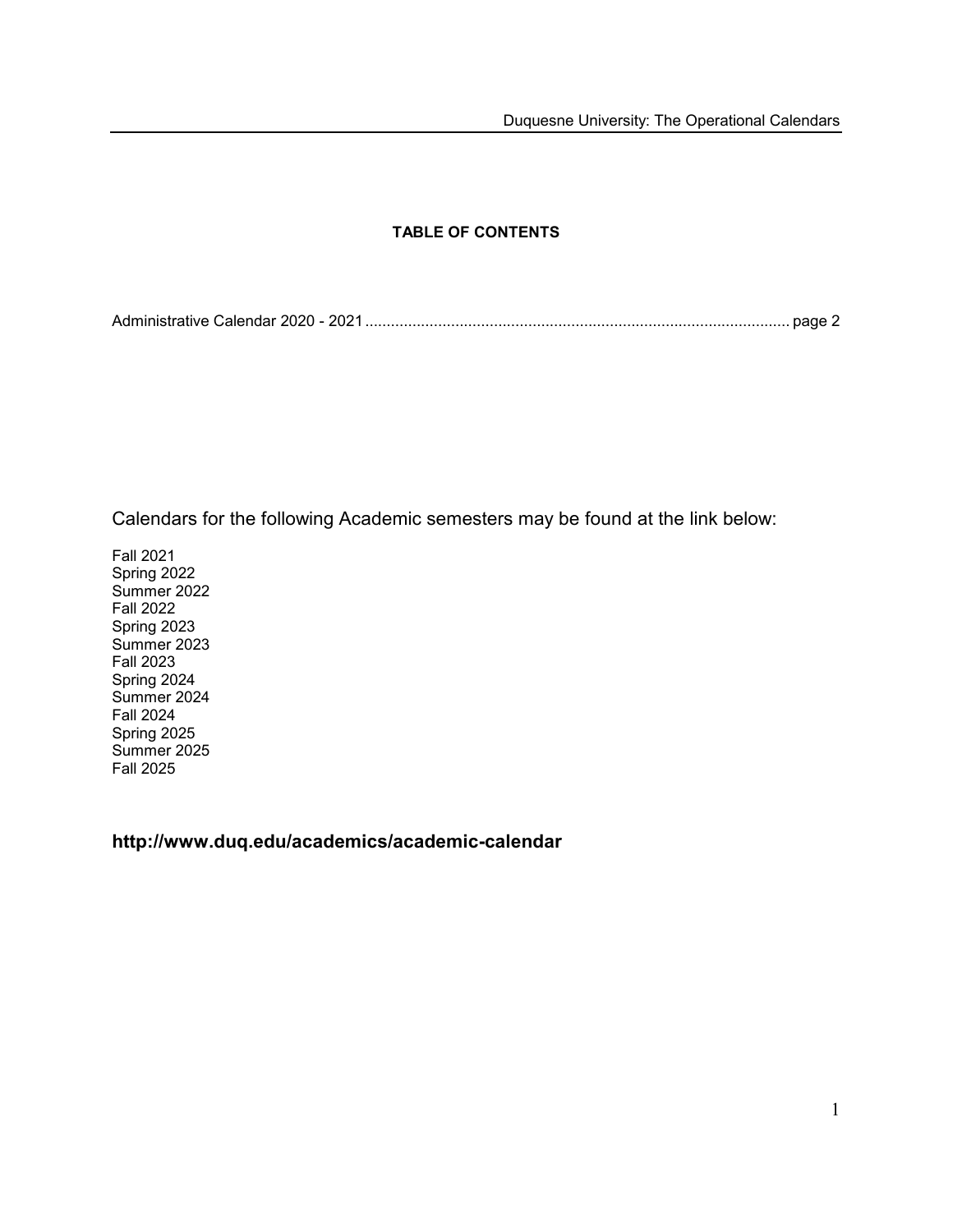| The Administrative Calendar: 2021 - 2022<br>July 1 | <b>Fiscal Year Begins</b>                                                                                                                                                             |
|----------------------------------------------------|---------------------------------------------------------------------------------------------------------------------------------------------------------------------------------------|
|                                                    | Undergraduate and graduate catalogs are<br>available online.                                                                                                                          |
| July 12                                            | Second proof Schedule of Classes for Spring is<br>submitted by the Deans to the University Registrar.                                                                                 |
| August 23                                          | Fall classes begin                                                                                                                                                                    |
| September 1                                        | Faculty requests due for:<br>promotion<br>а. –<br>b.<br>tenure<br>reappointment of full-time faculty in<br>C.<br>their third year with data should be<br>submitted to the Dean/Chair. |
| September 15                                       | Requests for Sabbatical Leaves for Fall<br>and Spring must be submitted by the<br>faculty to the appropriate departmental<br>chairpersons and Deans.                                  |
| September 30                                       | Annual reports due the Associate Provost for<br>Academic Affairs via submission in WEAVE                                                                                              |
| October 4                                          | Spring semester Schedule of Classes is available<br>online.                                                                                                                           |
|                                                    | Recommendations for Sabbatical Leaves with data<br>and recommendations must be submitted by the<br>Deans to the Provost.                                                              |
| October 5                                          | Fall Enrollment Census Report distributed by<br>Institutional Research.                                                                                                               |
| October 15                                         | Recommendations for Sabbatical Leaves with data<br>and recommendations must be submitted by the<br>Deans to the Provost.                                                              |
| November 15                                        | Recommendations with full data for<br>a. promotion<br>b. tenure<br>c. reappointment of full-time faculty in their<br>third year should be submitted to the<br>Provost by the Deans.   |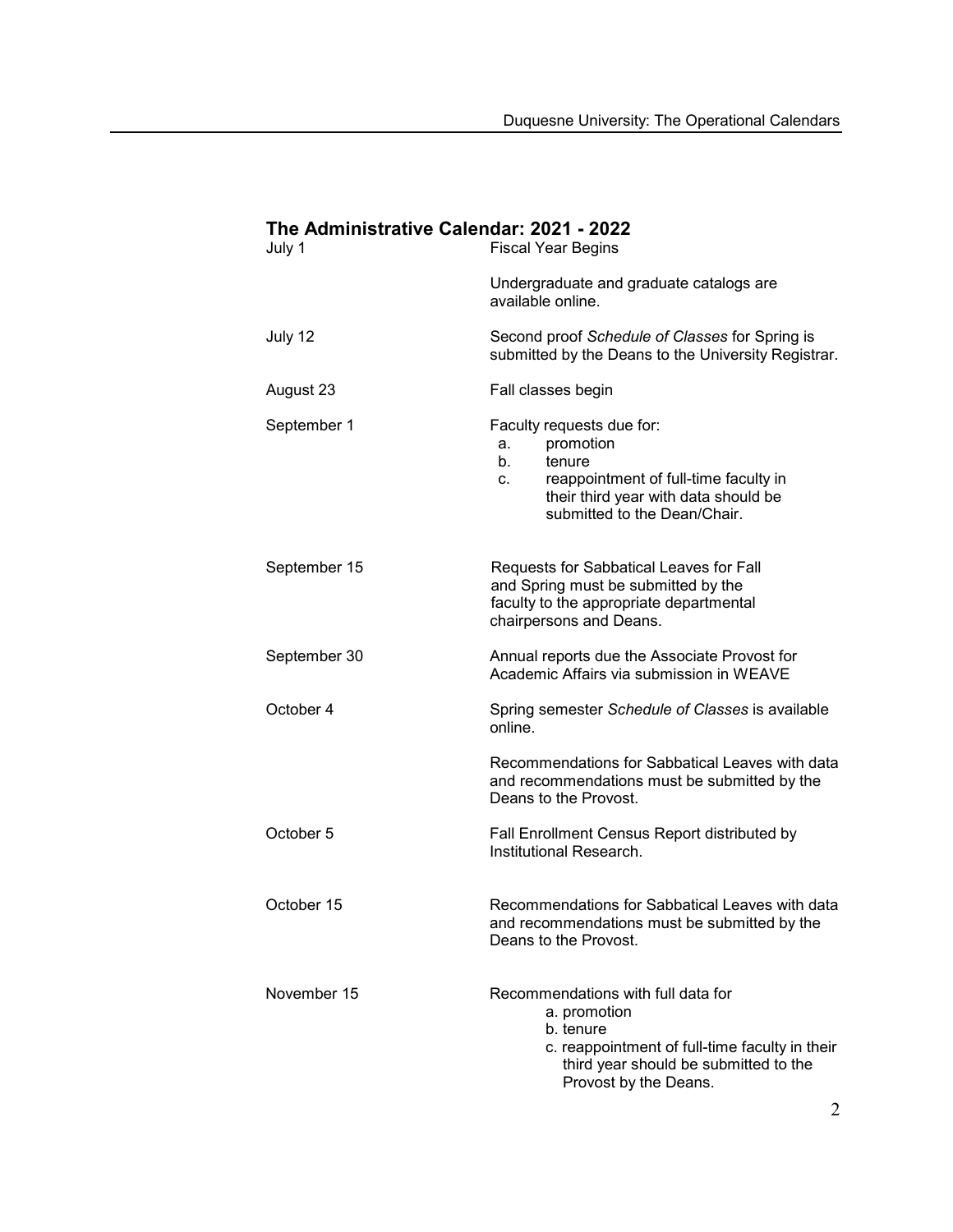|             | The Provost and Academic Vice President<br>transmits the requests and data for promotion,<br>tenure, and reappointment of full-time faculty in<br>their third year to the University Promotion and<br>Tenure Committee.                                      |
|-------------|--------------------------------------------------------------------------------------------------------------------------------------------------------------------------------------------------------------------------------------------------------------|
| November 19 | Proposed first proof Schedule of Classes for next<br>Fall is submitted by the Deans to the University<br>Registrar.                                                                                                                                          |
| November 19 | Submission of the names of candidates for<br>honorary degrees should be submitted to the<br>Provost and Vice President for University<br>Advancement for presentation to the Public<br>Honors and Events Committee.                                          |
| December 17 | <b>Official Graduation Date</b><br>Commencement                                                                                                                                                                                                              |
| January 12  | Spring classes begin                                                                                                                                                                                                                                         |
| January 14  | Deadline to submit nominations for speakers at the<br>Baccalaureate Mass and Commencement<br>Ceremonies to the Public Honors and Events<br>Committee. Jim Miller Interim VP for University<br>Advancement                                                    |
| January 28  | Proposed second proof Schedule of Classes for<br>next Fall is submitted by the Deans to the<br>University Registrar.                                                                                                                                         |
| February 1  | Recommendations for<br>promotion<br>а.<br>tenure<br>b.<br>reappointment of full-time faculty in their<br>c.<br>third year<br>received from the promotion and Tenure<br>Committee are submitted by the Provost and to the<br>President.                       |
|             | The Provost will inform the Deans of the<br>President's action when all decisions have been<br>made.                                                                                                                                                         |
| February 15 | Opportunities and class schedule ready on the<br>Summer Session website. Summer opportunities<br>promoted to various audiences (current students,<br>prospective students, high school students, etc) at<br>strategic periods from mid-February until summer |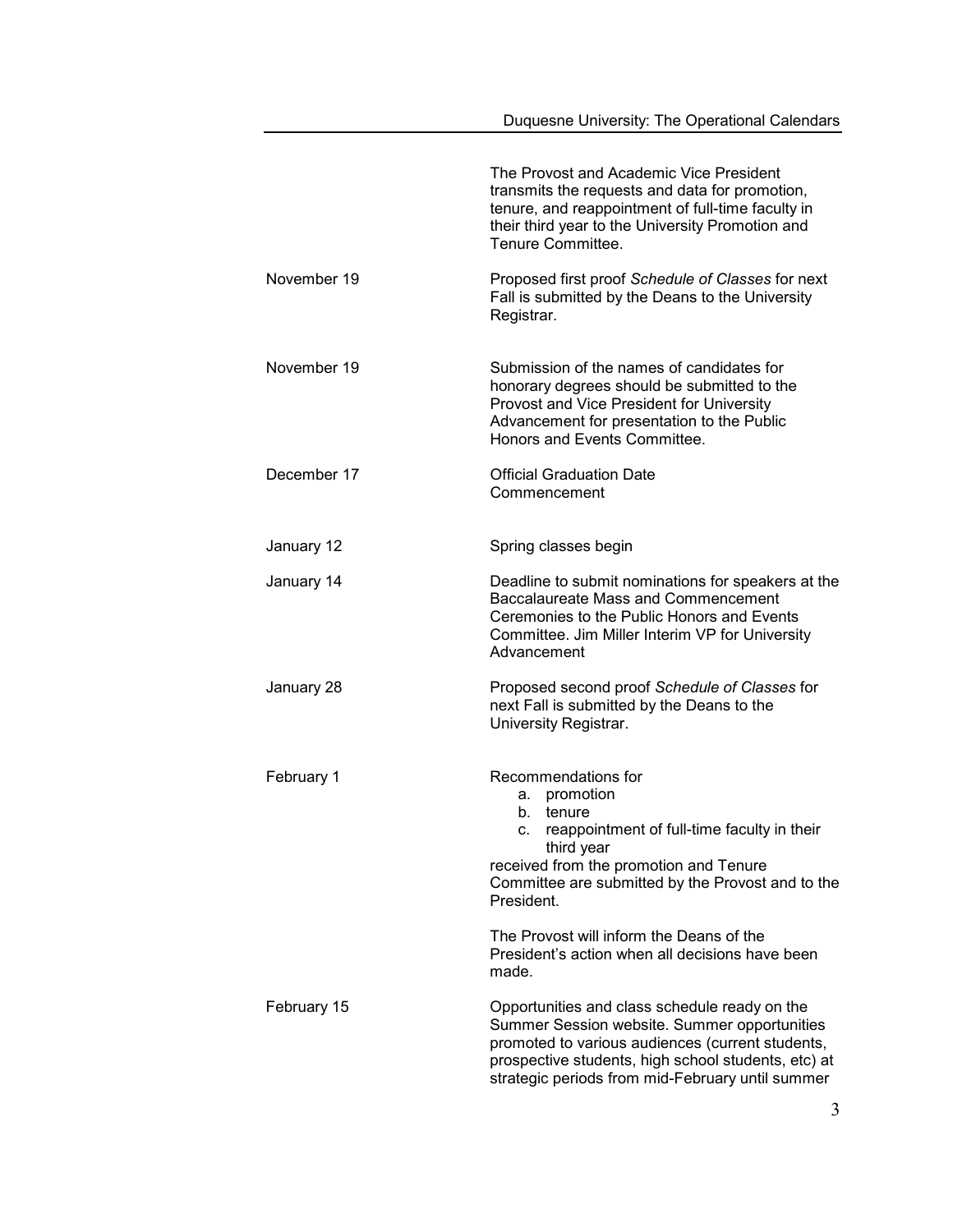|               | Duquesne University: The Operational Calendars                                                                                                                             |
|---------------|----------------------------------------------------------------------------------------------------------------------------------------------------------------------------|
|               | sessions begin.                                                                                                                                                            |
| February 23   | Spring Enrollment Census Report distributed by<br>Institutional Research.                                                                                                  |
| March 7       | Fall semester Schedule of Classes is available<br>online.                                                                                                                  |
| May 1         | Candidates for tenure or promotion to Associate<br>Professor or Professor should provide copies of<br>publications for external review to the Department<br>Chair or Dean. |
| <b>May 13</b> | <b>Official Graduation Date</b><br><b>University Commencement</b>                                                                                                          |
| May 20        | Dates for final requisitions, encumbrances,<br>purchase orders, etc. should be announced by the<br>Vice President for Finance and Business.                                |
| June 30       | <b>Fiscal Year Ends</b>                                                                                                                                                    |